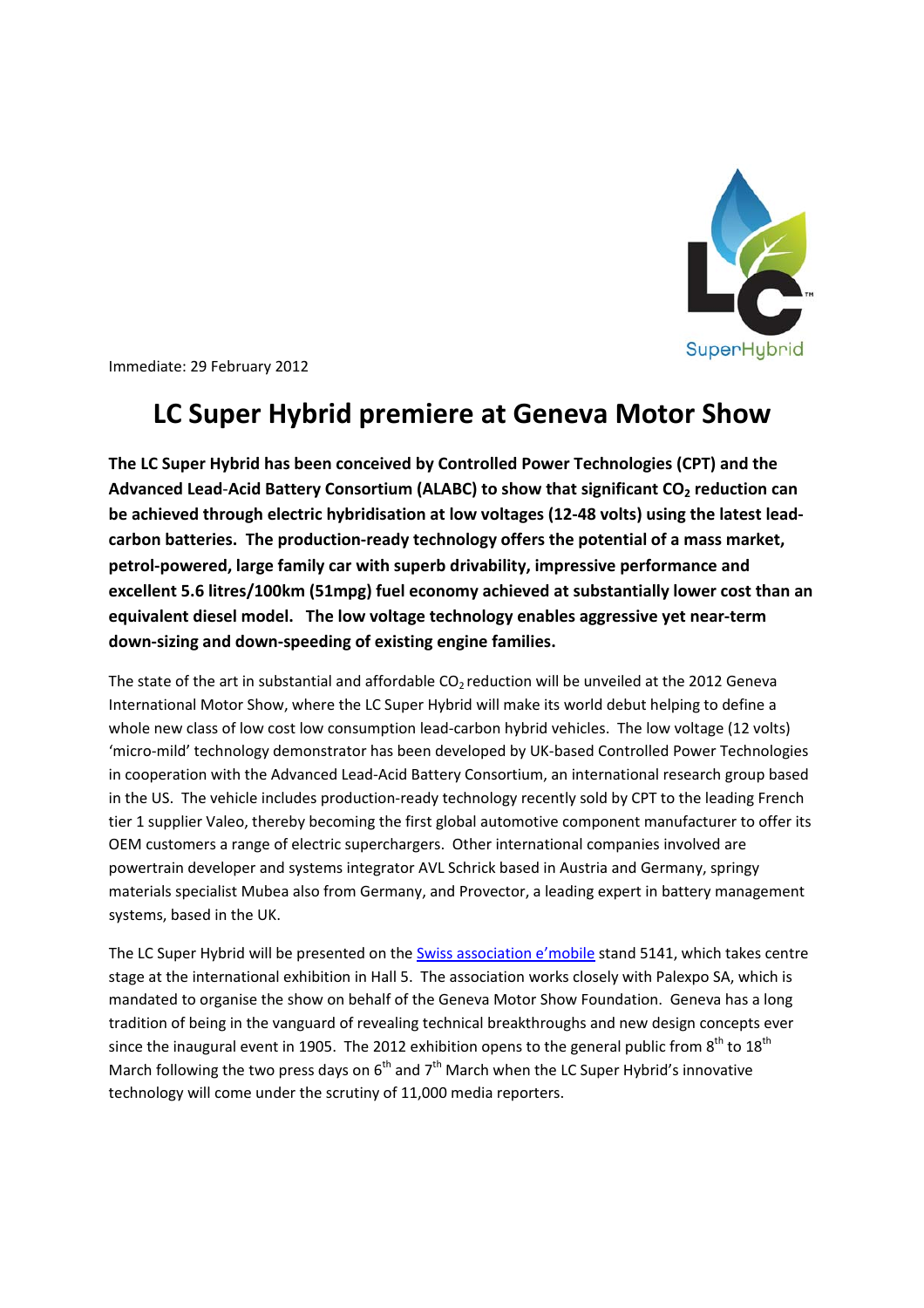VIP visitors also taking a look at the LC Super Hybrid include Switzerland's president Eveline Widmer‐ Schlumpf expected on 8<sup>th</sup> March during her official visit to the motor show. Daniel Büchel vice-director of the Swiss Federal Office of Energy and head of the program Swiss Energy is expected to visit on 14<sup>th</sup> March. They will be hosted by Swiss association e'mobile president, Yves Lehmann, and managing director Dr Susanne Wegmann.

Based on a series production 1.4‐litre turbocharged VW Passat TSI model ‐ generally considered an industry benchmark for fuel economy in this size of vehicle ‐ the LC Super Hybrid will provide carmakers with real world validation of its pioneering technology. With a mass of approximately 1,530kg the demonstrator including its up‐graded battery pack and on‐board test equipment adds about 79kg to the kerb weight of the baseline vehicle. However, much of this additional mass including the test equipment would be eliminated in a production vehicle as well as the existing starter motor, which is made redundant by the belt‐integrated starter generator. The additional payload further underscores the excellent performance and drivability of the LC Super Hybrid demonstrator.

The technologies comprise an electric supercharger, next generation belt‐integrated starter generator with an advanced belt tensioning system, carbon enhanced valve regulated lead–acid (VRLA) batteries which avoid the need for super-capacitors, and higher gear ratios to reduce engine speed. Recalibration of the engine increases power from 122 to 142PS and torque from 200 to 275Nm. This power and torque is more comparable with VW's bigger 1.8‐litre TSI gasoline engine, which delivers 160PS and 250Nm, and the engine output of the LC Super Hybrid is generally equivalent to vehicles in the 2‐litre class. Despite the enhanced gasoline engine performance the vehicle achieves near diesel levels of fuel economy, but with substantially lower production costs.

The impressive performance and excellent fuel economy are underscored by the acceleration figures and results measured on the standard European drive cycle. The LC Super Hybrid delivers  $CO<sub>2</sub>$  emissions of less than 130g/km compared with 140g/km for the baseline Passat 1.4‐litre TSI, which is already best in class, and an even more significant reduction when compared with 160g/km for the 1.8‐litre TSI model. This represents a reduction in  $CO<sub>2</sub>$  emissions of 8 and 23 per cent respectively. Similarly, the excellent fuel economy of 5.6 litres/100km (51mpg) represents a significant 11 and 24 per cent improvement respectively when compared with 6.2 litres/100km (46mpg) for the 1.4‐litre TSI and 6.9 litres/100km (41mpg) for the 1.8‐litre TSI also measured over the standard European drive cycle.

This notable reduction in  $CO<sub>2</sub>$  emissions and fuel consumption has to be seen in the context of the impressive performance and driveability of the technology demonstrator. In 6<sup>th</sup> gear, which is taller even than the gearing in the baseline vehicle, the 80 to 120 km/h (50 to 75mph) top gear acceleration is reduced by 3.5 seconds from 16.0 to 12.5 seconds. Similarly, the 0-100 km/h (0-62 mph) time is reduced by 2.5 seconds from 11.1 to 8.7 seconds compared with the 1.4‐litre TSI and achieves virtually the same acceleration (8.5 seconds) as the 1.8‐litre TSI model.

The LC Super Hybrid technology, which has taken years of research to develop, has achieved its technical breakthrough in the cost effective reduction of  $CO<sub>2</sub>$  emissions and fuel consumption without destroying the fun-to-drive factor and high energy density fuel tank range advantage of gasoline engines. The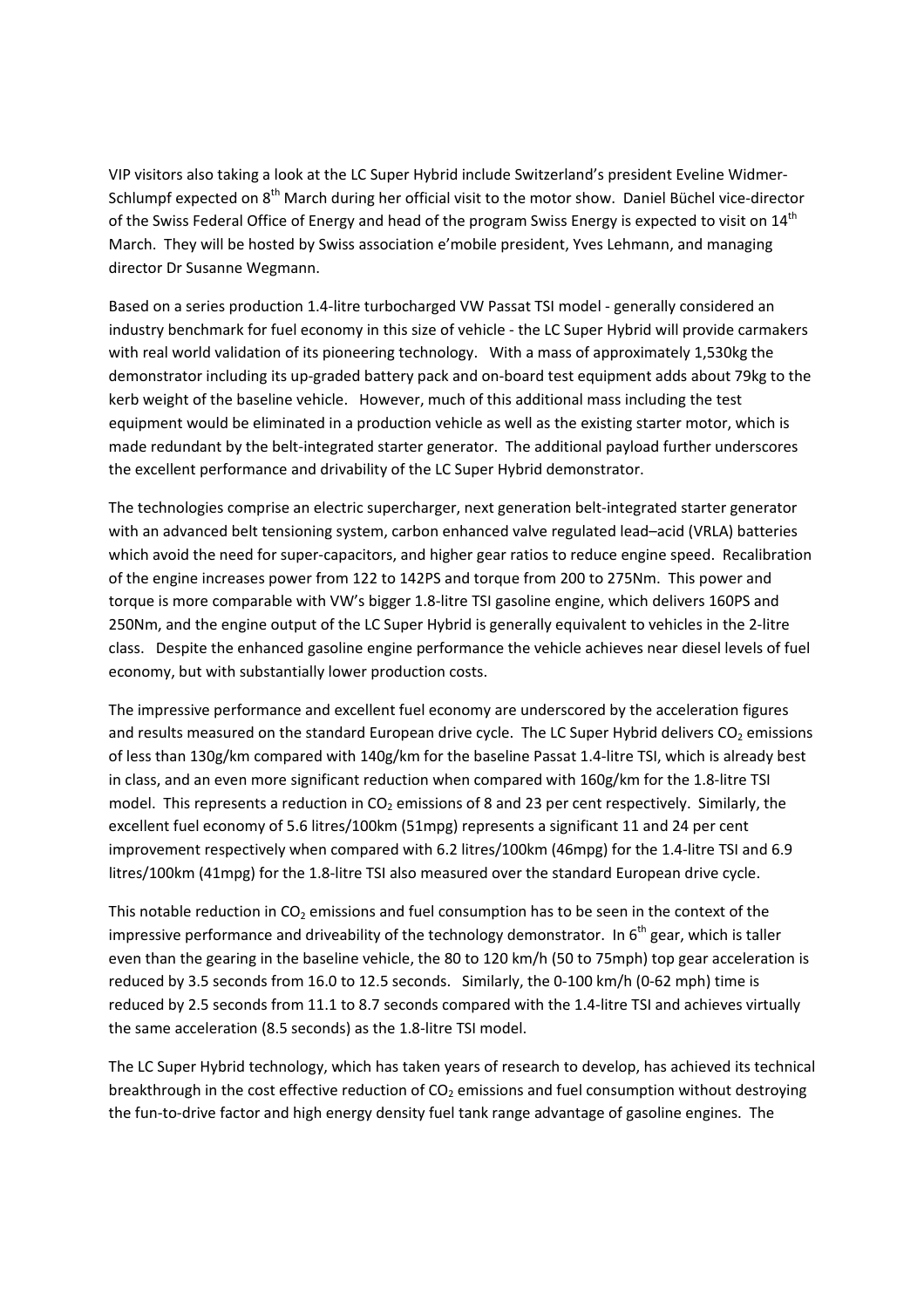demonstrator embraces low voltage switched reluctance (SR) motor‐generators, which are not currently employed by the automotive industry in mass production. The motors are of simple robust construction using steel, aluminium and copper and avoid the use of increasingly expensive rare earth materials required for permanent magnet motors. The SR technology is licensed from Nidec Corporation of Japan, one of the world's leading suppliers of electric motors.

"We are confident we have met the challenge facing the automotive industry for cost efficient  $CO<sub>2</sub>$ reduction technology, compatible with legislative demands and at showroom prices that consumers are willing and able to afford," says Allan Cooper European projects coordinator at ALABC. "There is no huge upfront cost with this technology and therefore no need for expensive subsidies from the taxpayer."

Cooper will present full technical details of the LC Super Hybrid at the 5<sup>th</sup> International Advanced Mobility Forum (IAMF), a scientific and public meeting focused on future vehicle technologies, which draws together motor industry engineers and scientific experts. The annual forum is held in collaboration with Bern University of Applied Sciences, the Swiss association e'mobile, and other organisations. The event is supported by the world body for automotive engineering FISITA ‐ a global federation of engineering institutions also working to exchange technical knowledge on all aspects of vehicle design and manufacture. The forum is organised by Palexpo and takes place on  $7<sup>th</sup>$  and  $8<sup>th</sup>$ March during the show.

"Carmakers face progressively increased costs and diminishing returns as they try to further squeeze CO2 emissions and fuel consumption," says Nick Pascoe chief executive at Controlled Power Technologies (CPT) who will attend the auto show. "Ideally, vehicle manufacturers would prefer to respond to this challenge using relatively familiar powertrain technology and to avoid the cost, complexity and cooling requirements of the high voltage power electronics, massive batteries and high torque motor‐generators typified by full hybrid and electric vehicles. The evolutionary near‐term technologies incorporated into the LC Super Hybrid avoid this expense by the smart use of modular hybrid products, and provide an as yet unfulfilled low voltage solution for the important high volume C/D market segment critical to the commercial success of global car makers."

"The electric supercharger boosts the performance of downsized turbocharged engines and finally eliminates turbo lag," says Mark Criddle R&D director for powertrain air charging at Valeo. "Electric supercharging provides the same swift acceleration and drivability of a much bigger naturally aspirated engine, which is a characteristic much preferred by drivers. It's powered by the battery and unlike mechanical superchargers and exhaust driven turbochargers is not driven by the engine. This vital disconnect means it can provide maximum boost even at very low engine speeds."

"At 12 volts our modular approach to hybridisation offers cost effective and outstanding levels of performance and the technology is production ready," adds Cooper. "At 48 volts the results get really exciting with significantly more opportunity for energy recuperation and torque assist at low engine speeds. This will push the current limits of powertrain down‐speeding and down‐sizing even further and help maximise the recycling of vehicle energy through a lead-carbon battery only slightly bigger than a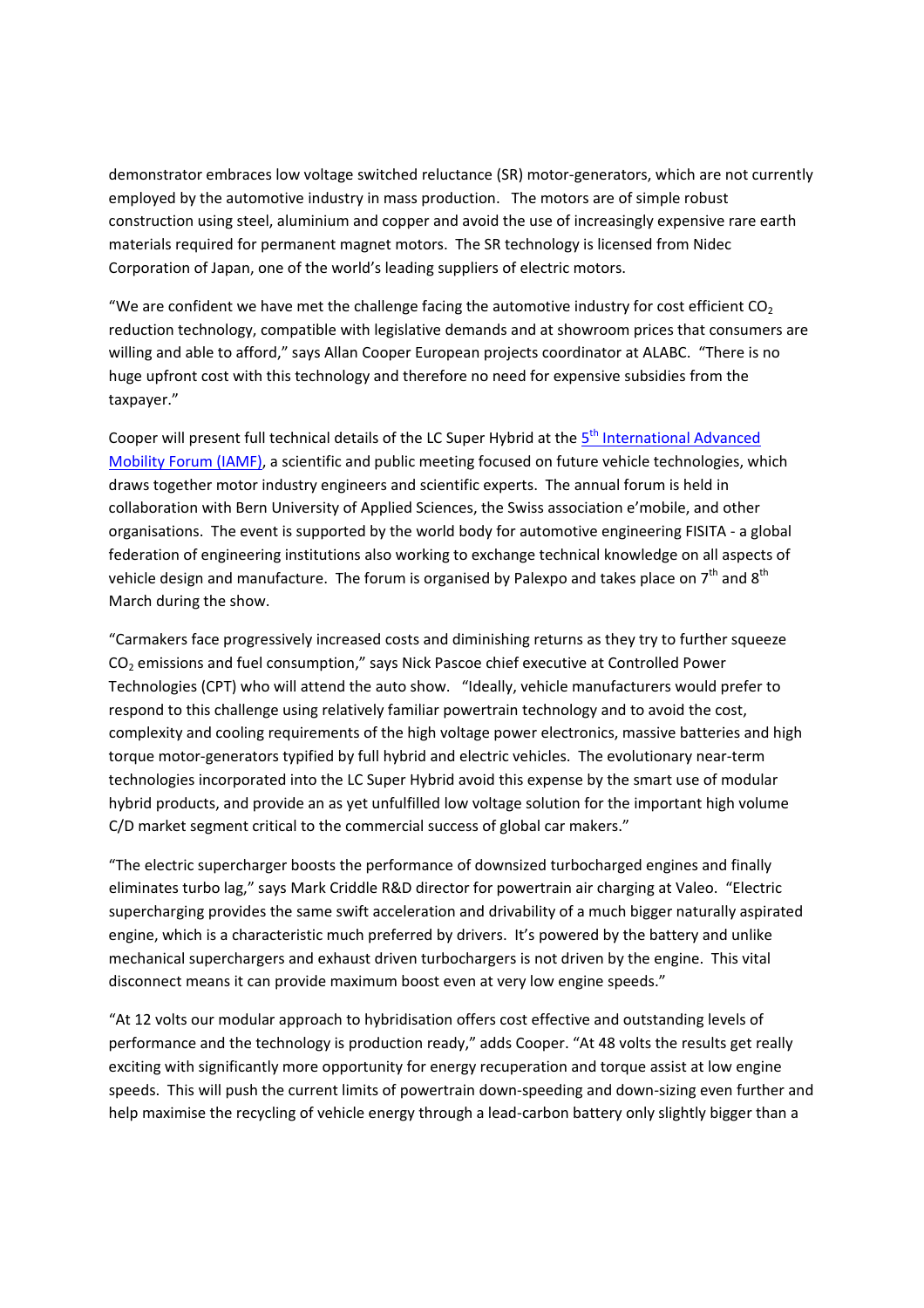conventional 12 volt battery. We are planning a 48 volt demonstrator during the next 12 months, so we can further explore the performance and cost effectiveness of this new micro-mild hybrid technology. Moreover, this voltage is substantially less than that of a full hybrid and inherently safer."

The improved lead-carbon battery design employed in the LC Super Hybrid allows for an excellent charge and discharge characteristic, while the carbon‐enhanced negative plate formulations dramatically improve life under hybrid vehicle duty cycles. Further battery life improvements have been achieved by careful attention to battery management. These next generation batteries are already under test in pre-production vehicles. They also retain the long established end-of-life re-cycling benefits of lead‐acid batteries, providing another advantage over high voltage lithium ion (Li‐Ion) and nickel metal hydride (NiMH) batteries.

At 48 volts the low voltage LC Super Hybrid is expected to deliver more than the nominal 25 per cent improvement in  $CO<sub>2</sub>$  emissions and fuel economy already achieved when compared with typical 2-litre naturally aspirated saloons ‐ and will more than match their performance and drivability.

The additional cost to the vehicle manufacturer is estimated between  $\epsilon$ 750 and  $\epsilon$ 1,500. By comparison, a high voltage hybrid typically delivers between 15 and 20 per cent  $CO<sub>2</sub>$  reduction, but incurs an additional manufacturing cost of between €3,000 and €5,000. And while a plug‐in hybrid electric vehicle can deliver better than 20 per cent  $CO<sub>2</sub>$  reduction, the additional manufacturing cost increases significantly to between €6,000 and €10,000 - dominated by the high cost of Li-Ion and NiMH batteries hence the need for government subsidies so these vehicles are affordable for early adopters of EV technology.

The micro-mild hybrid technology builds on previous work by CPT carried out with AVL, who were commissioned to build the LC Super Hybrid and handled the systems integration. The demonstrator develops AVL's efficient low carbon ELC concept by incorporating CPT's next generation SpeedStart stop-start system, which includes intelligent torque and current control with enhanced stop-start capabilities. The SpeedStart system is the world's most powerful belt-integrated starter generator (B-ISG) to operate at 12 volts, and the first and only system based on the highly controllable switched reluctance motor‐generator technology, which resolves all stop‐start issues including the notorious driver 'change of mind' problem. The Mubea belt tensioner system facilitates rapid reversals of the motor‐generator and virtually halves the belt loads, reducing friction of the front end accessory drive system while significantly improving belt durability. And the carbon-enhanced lead-acid battery design (supplied by Exide Technologies) helps to maximise energy recuperation (regenerative braking) during deceleration, fully realising SpeedStart's potential for high power generation, torque smoothing and electrical energy recovery.

## **Note to editors – Geneva press conference details and company profiles**

Allan Cooper will summarise the LC Super Hybrid project during the association e'mobile press conference being held from 15:45 to 16:00 on stand 5141 in Hall 5 on Tuesday afternoon 6 March. Allan Cooper, Nick Pascoe and Mark Criddle will all be available for interviews on both press days.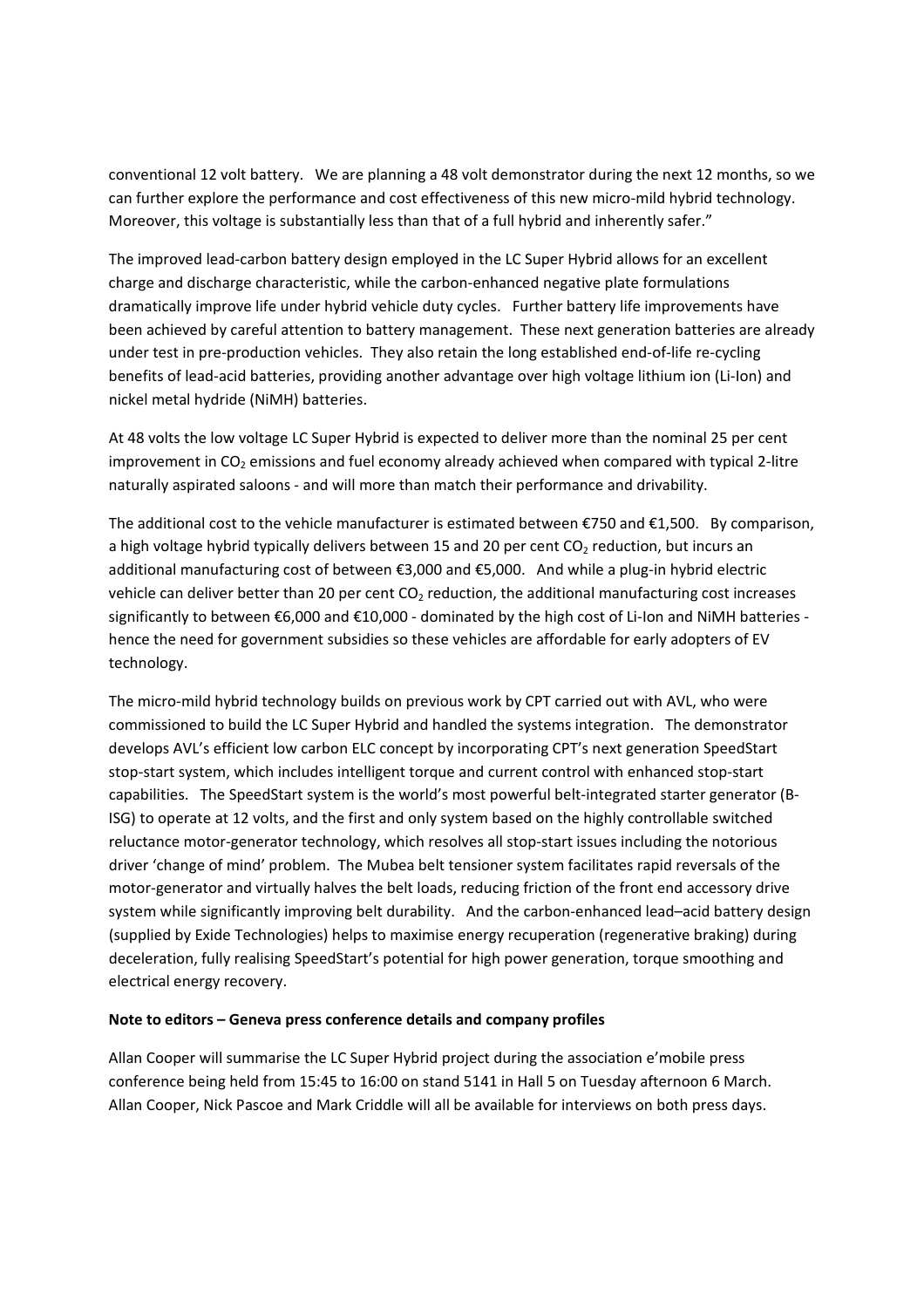Controlled Power Technologies (CPT) is an independent, award winning, clean‐tech company specialising in the development of cost-effective  $CO<sub>2</sub>$  reduction measures for the global automotive industry that avoid major redesign of the powertrain or vehicle electrical system. Its core competencies include low voltage power electronics, advanced control software and the application of low voltage electrical machines to vehicle powertrains. The company is a spin‐off from the advanced powertrain development team established in the UK more than 10 years ago by Visteon, a spin out from Ford, when electric supercharging and switched reluctance motor technology was first mooted, and its technology development partner Emerson Corporation, whose motor business has since been acquired by Nidec. CPT was established in 2007 as a management buy‐in funded by venture capital to acquire this advanced powertrain business. The company comes with a highly experienced team of automotive engineers and is backed by a number of prominent investors specialising in the energy and environmental sectors. Further information on CPT is available at www.cpowert.com.

The Advanced Lead‐Acid Battery Consortium (ALABC) is an international research consortium formed in 1992 to advance the capabilities of the valve-regulated lead-acid battery in order to help electric and hybrid electric vehicles become a reality. The research resources of the world‐wide membership of ALABC are pooled to carry out a large program of research and development that would otherwise not be possible. The ALABC is managed by the International Lead Zinc Research Organization based in North Carolina. ALABC membership currently stands at 69 organisations. Further information is available at www.alabc.org.

Valeo develops innovative solutions for reducing fuel consumption and  $CO<sub>2</sub>$  emissions. Valeo is an independent industrial group fully focused on the design, production and sale of components, integrated systems and modules for the automotive industry, mainly for  $CO<sub>2</sub>$  emissions reduction. Valeo ranks among the world's top automotive suppliers. The group has 124 plants, 21 research centres, 40 development centres, 12 distribution platforms and employs 68,000 people in 28 countries worldwide. Further information on Valeo is available at www.valeo.com.

AVL is the world's largest privately owned and independent company for the development of powertrain systems with internal combustion engines as well as instrumentation and test systems. The AVL ELC hybrid engine boosting concept with energy recuperation was first presented at the 22nd International AVL "Engine & Environment" conference held in September 2010 at Graz in Austria. A technical paper was presented at the conference jointly authored by CPT and AVL. Further information on AVL is available at www.avl.com

Provector, which is based near Cambridge in the UK, specialises in power‐electronics, control and battery systems for hybrid and electric vehicles. Its expertise in battery management systems has helped to improve the durability of lead carbon batteries when operated under the complex duty cycles of hybrid electric vehicles. Further information on Provector is available at www.provector.com.

Mubea is focused on the development of "springy materials". This positioning has been a successful move for the German company, which sees itself as a global partner for the automotive industry and an innovative lightweight design specialist providing heavy duty spring components and related products ‐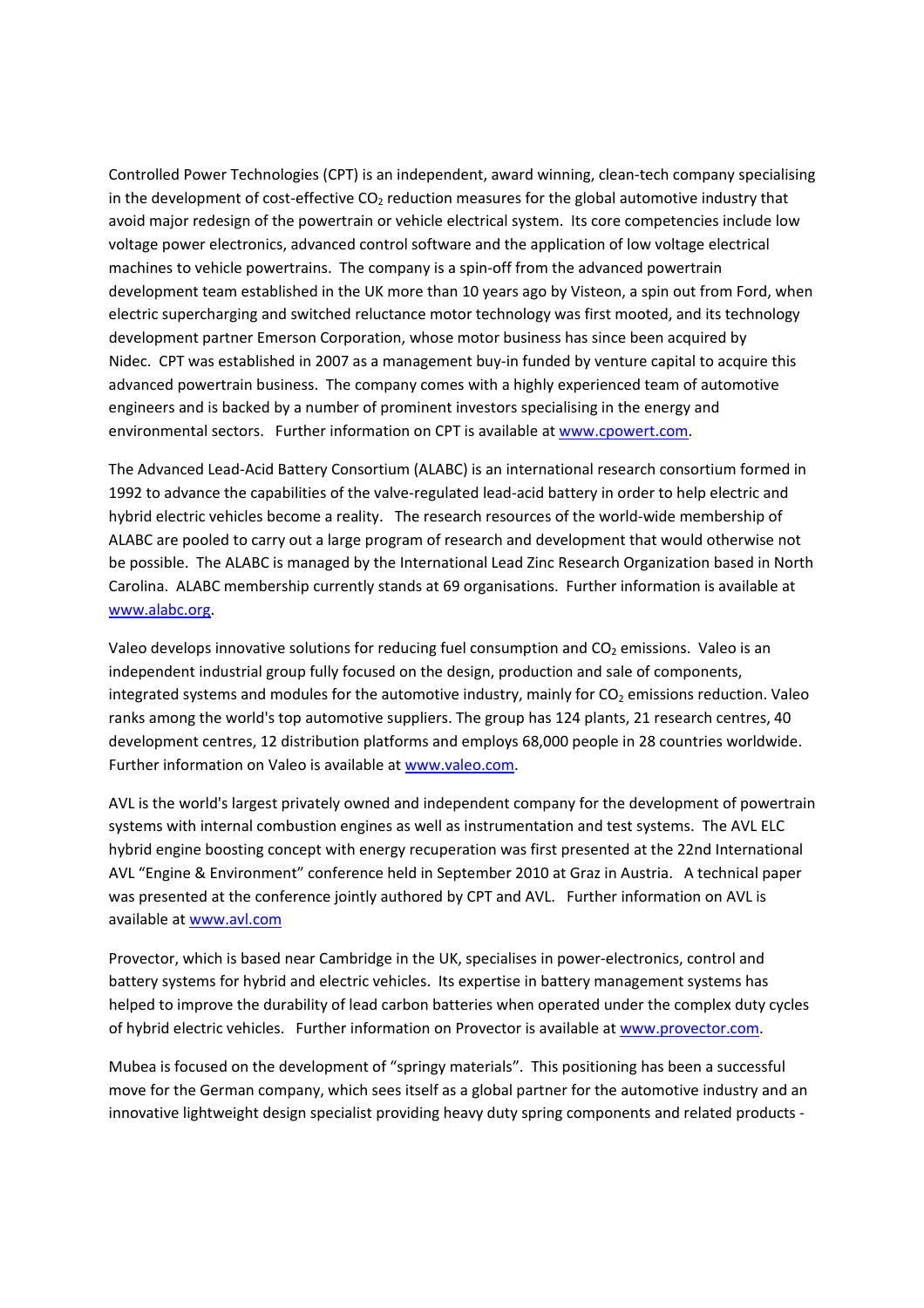such as the advanced belt tensioner system deployed in the LC Super Hybrid. Further information on Mubea is available at www.mubea.com

## **Ends**

Media reporters wanting to register their interest in a test drive of the LC Super Hybrid or to request an interview, please contact Rob Palmer on +44 7768 242761 or email: roalmer@palmerpr.com as the media contact at CPT/ALABC for this project. This press release and thumbnail images below as well as previous announcements can be downloaded at www.newspress.co.uk.



LC Super Hybrid technology demonstrator is based on a VW Passat 1.4‐litre TSI model



LC Super Hybrid features a Valeo electric supercharger which boosts the existing turbocharger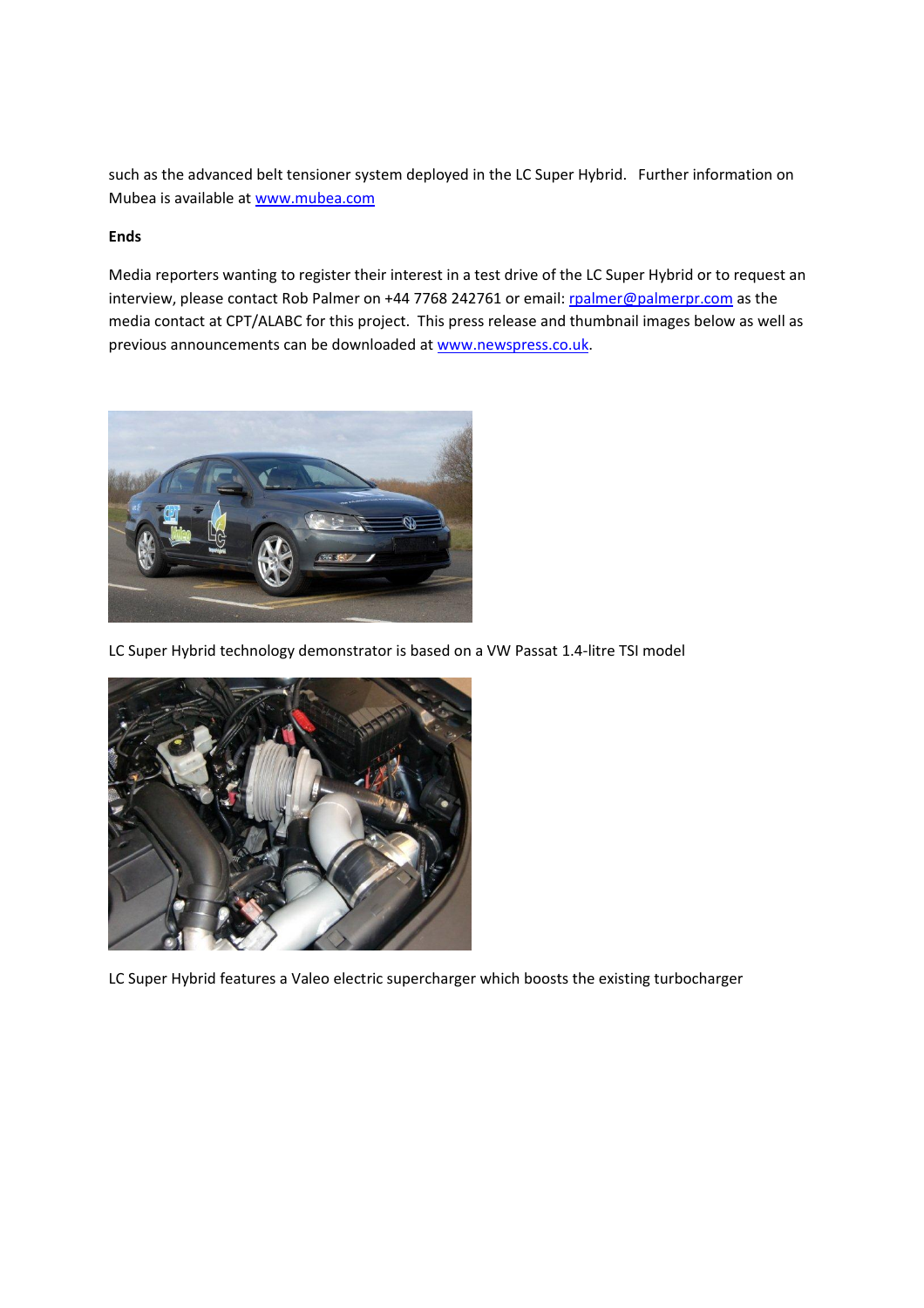

LC Super Hybrid features CPT SpeedStart stop-start technology (top right) and Mubea belt tensioner



LC Super Hybrid lead‐carbon battery installation and test equipment



LC Super Hybrid stop‐start appraisal at Millbrook proving ground